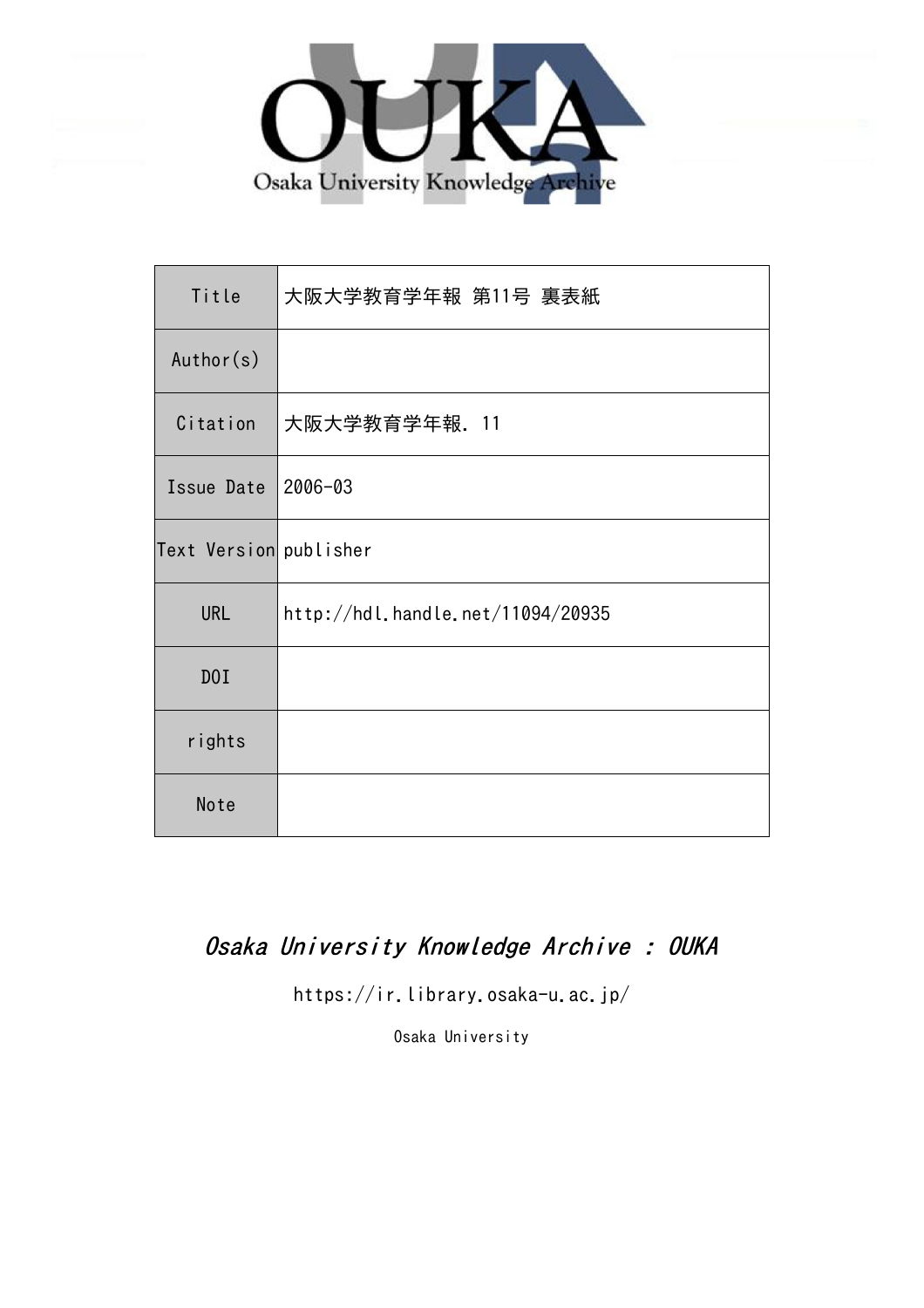■執筆者一覧 (論文掲載順,括弧内は研究分野又は所属)

|   |   |   | 広 瀬 綾 子 (教育人間学)                   | 藤   |     | 原 | 翔(社会系社会データ科学)           |
|---|---|---|-----------------------------------|-----|-----|---|-------------------------|
|   |   |   | JAFFKE Christoph (シュトットガルト・ヴァルドルフ |     | 遠 藤 |   | 和 士 (生涯教育学*2)           |
|   |   |   | 教員養成所教官**)                        | 福嶋  |     |   | 順 (生涯教育学*3)             |
|   |   |   | 森 岡 次 郎 (教育人間学)                   | 林   |     |   | 幸 子 (生涯教育学)             |
|   |   |   | 高 松 みどり (教育人間学)                   | 鳥越  |     |   | ゆい子(生涯教育学)              |
|   |   |   | 渋 谷 亮 (教育人間学)                     |     |     |   | 石 川 朝 子 (生涯教育学)         |
|   |   |   | 石 光 美 紀 (臨床心理学)                   |     |     |   | 北 山 夕 華 (生涯教育学)         |
|   |   |   | 中 村 高 康 (教育社会学*1)                 | 川一口 |     |   | 俊 明 (教育文化学)             |
| 片 | ய | 悠 | 樹 (生涯教育学)                         |     |     |   | 山 崎 洋 子 (大阪大学教職科目非常勤講師、 |
|   |   |   | 西 田 亜希子 (教育社会学)                   |     |     |   | 鳴門教育大学)                 |
|   |   |   |                                   |     |     |   |                         |

| 無印   | ……………人間科学研究科 · 博士後期課程  |
|------|------------------------|
| $*1$ | ………………………人間科学研究科 · 助教授 |
| $*2$ |                        |
| $*3$ | ……………人間科学研究科‧大学院研究生    |
| $*4$ | ……………………………………共同執筆者    |

#### 大阪大学教育学年報 第11号 <u> Karaburan masa masa karabu a matsaya na mana na ma</u>

2006 (平成18) 年3月31日 発行

■ 発行 大阪大学大学院人間科学研究科・教育学系

砺565-0871大 丘1-2

TL 06 (6877) 5111 内線 8139 (教育学系事務室)

■ 編集担当 近藤博之·西澤 哲·木村涼子

■印刷 博進印刷株式会社 **壶 559-0002 大阪市住之江区浜口東 2-7-24** TEL 06 (6678) 5151